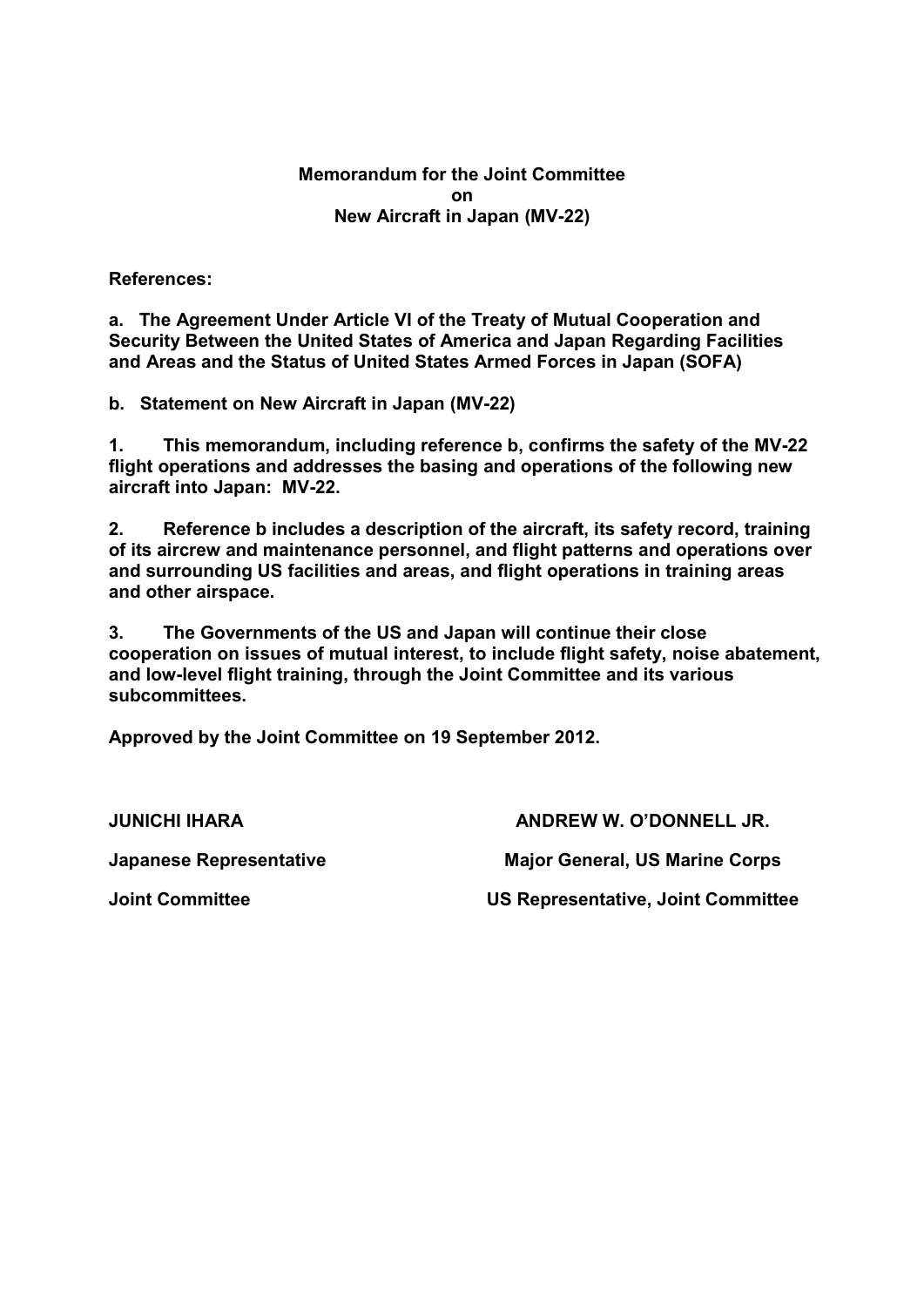#### **New Aircraft in Japan (MV-22)**

**1.** *Overview:* **The United States Marine Corps (USMC) will upgrade its aircraft fleet with MV-22 tiltrotor aircraft and remove CH-46 helicopters from service on a one-to-one basis at Marine Corps Air Station (MCAS) Futenma. This is part of the USMC process of replacing CH-46 helicopters worldwide with MV-22 tiltrotor aircraft. This is a unit-level upgrade, not a significant change of US presence in Japan. This upgrade also results in no significant change in the number of service members or their dependents in Okinawa.** 

### **2.** *Aircraft Description:*

**a. The MV-22 is a highly capable aircraft which combines the vertical capability of a helicopter with the speed and range of a fixed-wing aircraft. When compared to the CH-46, which was introduced in 1964, the MV-22 is roughly twice as fast, can carry nearly three times the payload, and has approximately four times the combat radius. Deployment of the more capable MV-22 aircraft in Okinawa has strategic significance, and it will further contribute to the security of Japan and the maintenance of international peace and security in the region.** 

**b. Due to its high-capability and versatility, the MV-22 can also more effectively perform humanitarian assistance, disaster relief, and rescue operations in Japan and in the region. It is anticipated that the MV-22 will enable the USG to provide humanitarian assistance and disaster relief operations to local communities and the region. Wildland firefighting in the training areas to transport and dump water represents an important function with the MV-22 being able to transport as much as three times the amount of water that a CH-46 can transport. Furthermore, the MV-22 can operate from austere expeditionary sites to provide aid or rescue and can carry 20,000 pounds of cargo at a maximum cruising speed over 260 knots. For example, the MV-22's speed, range, and vertical landing ability enabled transportation of multiple units and relief supplies to remote locations in the disaster relief activities in Haiti in 2010. The MV-22 was also well-suited to safely fly from an amphibious ship in a remote location on the Mediterranean Sea to rescue one aviator from a downed F-15E aircraft in Libya.** 

**c. Based on the MV-22's successful operational performance and record in the fields of disaster relief, humanitarian assistance, and rescue operations, the MV-22 will serve an important role in Japan and throughout the region.** 

**3.** *Aircraft Safety Record:* **Historical data gathered from the past 10 years of flying proves that the MV-22 has demonstrated a safety record that is consistently better than USMC averages.**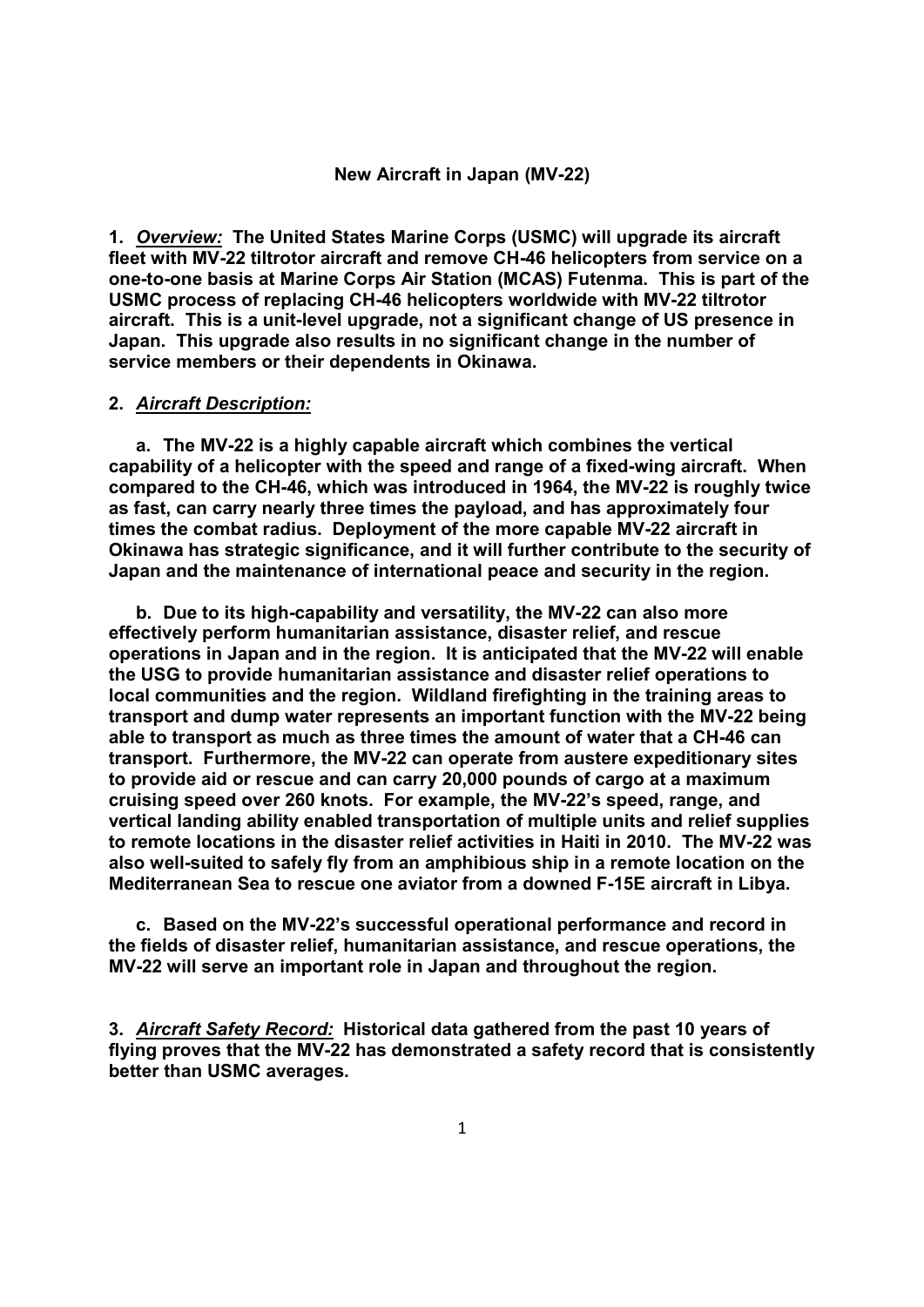**a. The Government of the United States (USG) is committed to the safety of MV-22 flight operations. The USG reaffirms that the MV-22 will be operated in accordance with the Naval Air Training and Operating Procedures Standardization (NATOPS) flight manual for the MV-22, enhancing the safety of flight operations, and that the USMC will thoroughly educate and train its aircrew. The USG has well-established procedures for identifying mishap causes and taking appropriate preventative measures to prevent similar mishaps. These procedures include reviewing operations and training to determine whether modifications are required. The USG followed these procedures with the MV-22 mishap in Morocco and the CV-22 mishap in Florida, and the USMC took appropriate preventative measures following these procedures to make appropriate modifications to MV-22 operations and training.** 

**b. The USG has presented to the Government of Japan (GOJ) investigation reports of the MV-22 mishap in Morocco on 11 April 2012 and the CV-22 mishap in Florida on 13 June 2012. The USG assures the GOJ that these investigations were conducted independently and objectively in accordance with relevant regulations and orders. The GOJ proactively reviewed the investigation reports and confirmed the safety of the aircraft. The GOJ was also provided unprecedented access to MV-22 information, and numerous flights and briefings were provided for GOJ officials. In addition, the USG and GOJ conducted extensive consultations in a variety of policy and operational-level venues.** 

**c. The MV-22 has an outstanding safety record as a result of USMC efforts in aggressively documenting and, when appropriate, correcting or revising NATOPS procedures to prevent further mishaps.** 

### **4.** *Training of MV-22 Aircrew and Maintenance Personnel:*

**a. All MV-22 aircrew arriving in Japan will be proficient and possess required qualifications. To receive their required qualifications, aircrew must meet applicable training standards, including those required to respond in aircraft emergencies. To prevent aircraft mishaps, aircrew training includes applicable lessons learned from aircraft mishaps around the world. Because MV-22 aircraft commanders remain responsible for the safety of their aircraft, including the operations of the aircrew, they and other USMC officers in command will continue aircrew training in Japan to maintain their proficiency, increase their qualifications, and promote military readiness.** 

**b. All MV-22 aircrew arriving in Japan will be made familiar with operational requirements (i.e., "Course Rules") and any unique characteristics (e.g., topography, weather) before flying the MV-22 in Japan. MV-22 aircrew will also conduct thorough briefings to review standard operating procedures, aircrew coordination functions, and planned operating areas for each MV-22 flight.**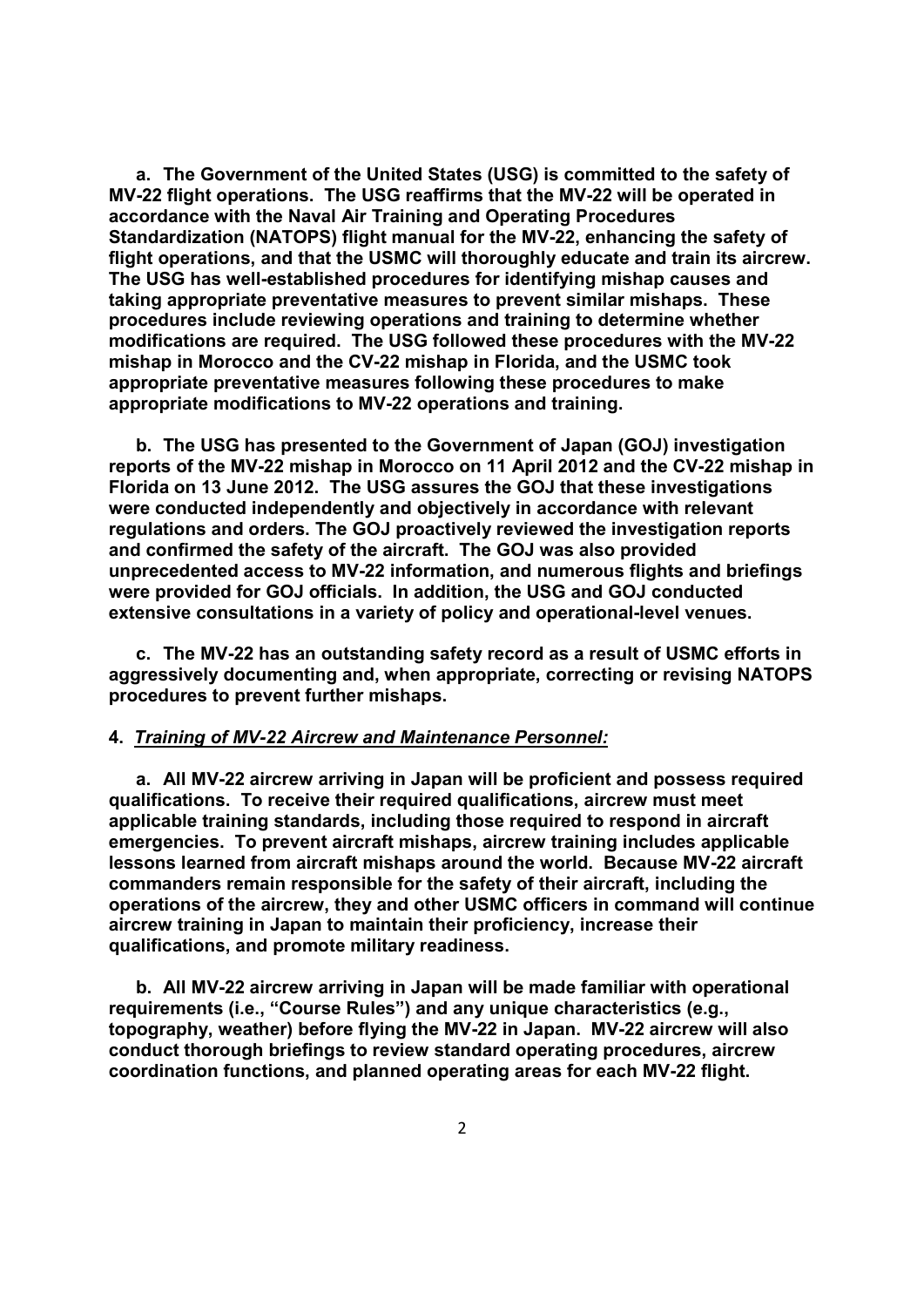**c. All MV-22 maintenance personnel are thoroughly trained in accordance with applicable occupational specialty standards and will incorporate the latest maintenance information and practices to ensure the MV-22 will operate effectively and safely.** 

# **5.** *Flight Patterns and Operations Over and Surrounding US Facilities and Areas***:**

**a. The USG intends to continue to comply with applicable Memoranda for the Joint Committee regarding Noise Abatement Countermeasures.** 

**b. The USG establishes flight patterns over and surrounding US facilities and areas that minimize the impact of flight operations on the surrounding communities. For this purpose, entry and exit routes for flight operations of the MV-22 should be designed to avoid overflight of densely populated areas, including schools and hospitals as much as possible. While the MV-22 is safe to fly over land and water, the MV-22 will fly over water as much as practicable when transiting.** 

**c. Both flight and ground operations between the hours of 2200 and 0600 are limited to those considered necessary for US operational requirements. Night training flights are limited to the minimum required to fulfill assigned US Forces Japan missions and maintain aircrew proficiency. Unit Commanders will exert every effort to complete night flying operations as early as practical. The USG will minimize the impact of MV-22 night training flights on the communities surrounding Futenma Air Station, including through the use of simulators.** 

**d. The MV-22 will utilize both the established fixed wing and rotary wing traffic patterns and local operating procedures as the basis for arrival and departure of MCAS Futenma to ensure the safe flight operation.** 

**e. The MV-22 normally flies the most time in airplane mode. Except as operationally necessary, MV-22s normally fly in vertical take-off and landing mode only within the boundary of US facilities and areas, and will limit the period of conversion mode as much as possible.** 

**f. After the deployment of the MV-22 in Okinawa, as part of existing programs and with the assistance of the GOJ, the two Governments intend to consider the possibility of conducting its flight training in Japan other than in Okinawa.** 

## **6.** *MV-22 Flight Operations in Training Areas and Other Airspace:*

**a. As part of flight operations, to include low-level flights, MV-22 aircrew routinely report obstacles or hazards in the training areas and along training navigation routes. Additionally, aircrew will continuously report the changes to**